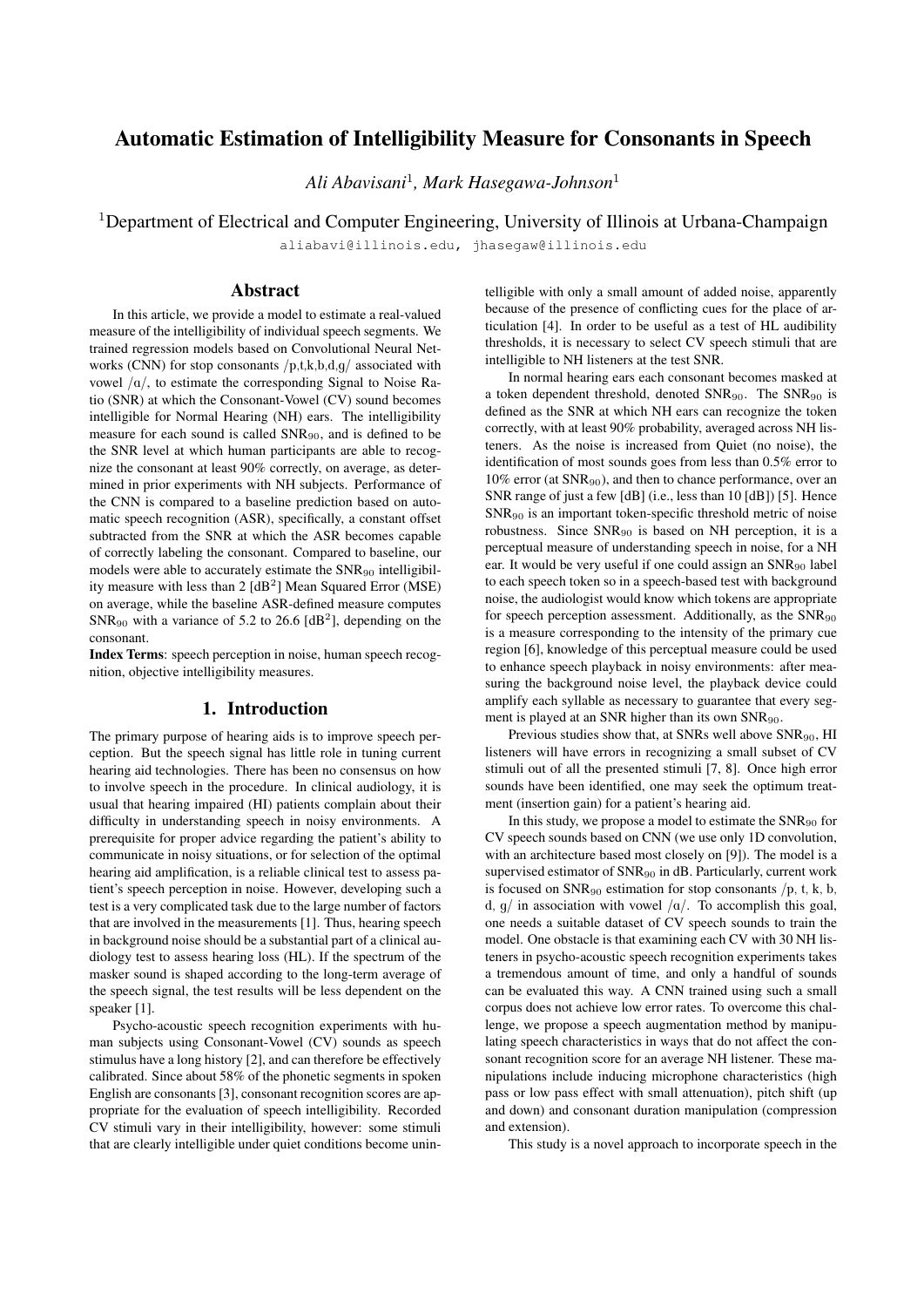process of tuning hearing aids, using machine learning. Previous works that use machine learning to assist the design of hearing aids are mainly focused on using deep learning to estimate amplification gain [10], or suppress noise and reverberation for speech enhancement [11]. The models proposed here may be used in the audiology clinic to propose perceptual stimuli for hearing aid fine tuning.

The task proposed in this paper is to estimate the SNR at which any particular spoken syllable becomes intelligible to an NH listener. To the best of our knowledge, there is no published algorithm that performs the same task, therefore there is no published baseline to which the results of this study can be compared. In order to create a baseline for comparison, therefore, we use the SNR at which a commercial ASR (Google cloud's speech to text model [12]) becomes capable of correctly transcribing the same consonant. Since the threshold SNR for ASR success is always much higher than the threshold SNR for human listeners, our baseline measure is computed by subtracting a constant offset from the ASR SNR.

Section 2 explains the psycho-acoustic experiments used to determine the  $SNR_{90}$  of each token. In section 3, we describe the procedures for speech augmentation and how to generate appropriate labels for distorted sounds. The CNN-based model to estimate the intelligibility measure is described in section 4. Results and discussion will follow in section 5.

### 2.  $SNR_{90}$  determination

To determine the SNR<sup>90</sup> of target tokens, we presented them to 30 NH listeners, aged 19-30 years old, at various SNRs ranging from -22 to 22 [dB]. Hearing thresholds were tested prior to the experiments to rule out any hearing impairements. Listeners were given 14 buttons, labeled with 14 consonants of English, and were asked to select the consonant they heard. The speech signal was mixed with speech-weighted noise as described by [13] to set the SNR to -22, -18, -12, -6, 0, 6, 12, 18 and 22 [dB] respectively. Presentation order was randomized over consonant, talker, and SNR.

The experiment was designed using a two-down-one-up strategy: if the subject recognizes the token correctly, the SNR drops two levels [12dB], otherwise it increases one level [6dB]. This schedule is consistent with conventional paradigms in audiology testing. If the subject loops between two consecutive SNRs at least three times, the presentation concludes for that token.

After collecting the data from all NH listeners, we average the response accuracies for each token at each SNR. For the n<sup>th</sup> subject at each SNR, the probability of correct response for the  $c<sup>th</sup>$  token is calculated as:

$$
P_c(n, SNR) = \frac{N_{\text{correct}}(n, SNR)}{N_{\text{total}}(n, SNR)}\tag{1}
$$

where  $N_{\text{correct}}(n, SNR)$  is the number of correct recognitions at the specified SNR, and  $N_{total}(n, SNR)$  is the total number of tokens presented at that SNR, for the  $n^{\text{th}}$  subject. Hence, the average score is:

$$
\overline{P_c}(SNR) = \frac{1}{N_{\text{sub}}} \sum_{n=1}^{N_{\text{sub}}} P_c(n, SNR)
$$
 (2)

where  $N_{sub}$  is the number of subjects.

The plot of average accuracy  $(\overline{P_c}(SNR))$  versus SNR was (in our data) always greater than 90% at SNRs above  $SNR_{90}$ , and always less than 90% at SNRs below SNR90. In order to estimate the exact value of SNR<sub>90</sub> for each token, we linearly interpolated between the smallest  $\overline{P_c}(SNR)$  above 90% and the value of  $\overline{P_c}(SNR)$  at the next lower SNR, and then measured the SNR at which the linear interpolation crosses 90%; Fig. 1 shows an example of this procedure. As can be observed in Fig. 1, All NH listeners recognized the  $/ba/$  sound whose results are schematized in Fig. 1 with no error above 0 [dB] SNR. At SNR=-6 [dB], subjects started to have some errors, but still correctly recognized the CV with accuracy better than 90%. When the SNR further drops to -12 [dB],  $\overline{P_c}(SNR)$  suddenly drops below 50%. Linear interpolation of  $\overline{P_c}(SNR)$  estimates that for this  $/ba/$  sound the SNR<sub>90</sub> is -6.66 [dB].



Figure 1: An example of determining the  $SNR_{90}$  of a /ba/ token; the  $SNR_{90}$  = -6.66 [dB] is shown with a red dot and is de*termined by linear interpolation along the*  $P_c$  *averaged across 30 NH listeners.*

Using this procedure, we examined 14 consonants associated with vowel  $/a/$ , spoken by 16 different talkers, both male and female (total of  $14 \times 16 = 224$  tokens), to determine their  $SNR_{90}$ . To train our model, we selected tokens with  $SNR_{90}$  below -3 [dB] to focus on tokens with better intelligibility measure. To have balanced examples from various talkers, we limited our training data to female talkers and stop consonants. Hence, from the pool of 224 evaluated tokens, we selected 39 tokens to build the model  $(8 \times /ka/$ ,  $7 \times /ta/$ , 6 of each other stop consonants). Table 1 provides the contributing tokens along with their  $SNR_{90}$  from experiments with NH listeners.

Table 1: *CV tokens that are used as original undistorted tokens for training the model to estimate intelligibility measure. For each CV, its SNR*<sup>90</sup> *in [dB] is provided.*

| <b>Talker</b> | CV              | $SNR_{90}$ | <b>CV</b>   | $SNR_{90}$ | <b>CV</b>       | $SNR_{90}$ |
|---------------|-----------------|------------|-------------|------------|-----------------|------------|
| f101          | /ka/            | $-5$       | /ba/        | $-11$      |                 |            |
| f103          | /pa/            | $-17$      | /ta/        | $-21$      | /ka/            | $-11$      |
|               | /ba/            | $-3$       | /da/        | $-17$      | $\sqrt{2}a$     | $-13$      |
| f105          | / <sub>pa</sub> | $-13$      | /ta/        | $-17$      | /ka/            | $-8$       |
|               | /ba/            | $-9$       | /da/        | $-21$      | $\sqrt{2}a$     | $-11$      |
| f106          | / <sub>pa</sub> | $-11$      | /ta/        | $-11$      | /ka/            | $-12$      |
|               | $\sqrt{2}a$     | $-5$       |             |            |                 |            |
| f108          | $/$ p $q$       | $-11$      | /ta/        | $-21$      | /ka/            | $-4$       |
|               | /ba/            | $-11$      | /da/        | $-12$      | $\sqrt{2}a$     | $-3$       |
| f109          | / <sub>pa</sub> | $-4$       | /ta/        | $-17$      | /k <sub>Q</sub> | $-4$       |
|               | /ba             | $-11$      | /da/        | $-12$      | $\sqrt{2}a$     | $-4$       |
| f113          | /ta/            | $-17$      | /ka/        | $-9$       | /bq             | $-4$       |
|               | /da/            | $-18$      |             |            |                 |            |
| f119          | $/$ p $q$       | $-11$      | /ta/        | $-18$      | /ka/            | $-5$       |
|               | /da/            | $-18$      | $\sqrt{2}a$ | -6         |                 |            |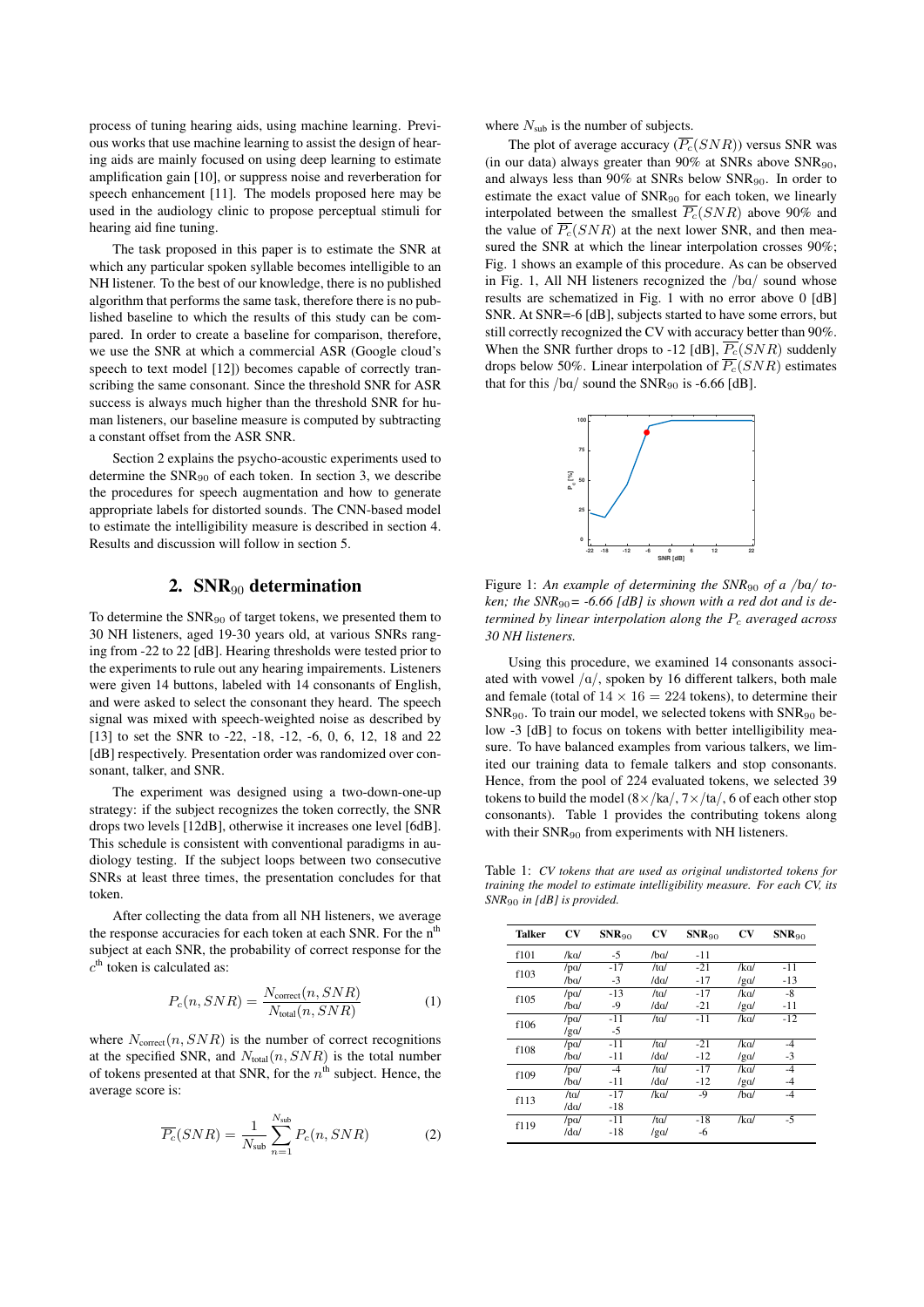### 3. Speech augmentation

The number of presentations of each CV, during each perceptual experiment, depends on the number of trials necessary to find the SNR at which the subject makes mistakes (Sec. 2), but on average, each token requires a total listening time of three minutes. Each SNR<sub>90</sub> measurement is the result of 30 NH listeners, a total of 90 minutes/token. To train a viable CNN-based SNR<sup>90</sup> estimation model for each CV, one would need thousands of different versions of such CV sound, each with a measured SNR<sub>90</sub>. Instead of manually labeling such a large number of training tokens, we began with only 39 labeled tokens, and introduced various distortions using methods that have previously been shown to have little effect on the SNR<sub>90</sub> of human listeners. In this way, it is possible to generate sufficient data to be able to train the model.

#### 3.1. Applied distortions

The distortions applied in the current study include extending and compressing the duration of the consonant, shifting the pitch of the whole CV up and down, and introducing channel effects by applying low pass and high pass filtering with small attenuation. We used Praat [14] for pitch and duration manipulations, and MATLAB<sup>®</sup> for filtering. Each token (i.e., a CV sound with a specific talker) was distorted according to every available single distortion, but not any combinations. Table 2 provides specifics of distortions applied to each CV sound.

Table 2: *Various distortions applied to each tested CV sound for speech augmentation.*

| <b>Distortion</b>                     |            | <b>Details</b>                                                                            |  |  |
|---------------------------------------|------------|-------------------------------------------------------------------------------------------|--|--|
| Extend<br>Duration change<br>Compress |            | from 1:1 up to 1:3 in steps of $0.3\%$<br>from 1:1 down to 1:0.5 in steps of $1\%$        |  |  |
| Pitch Shift                           | Up<br>Down | up to $600$ [Hz] in steps of 1 [Hz]<br>down to 20 [Hz] in steps of $1$ [Hz]               |  |  |
| FIR Filter                            | High pass  | 20 cut-offs log-spaced between 0.2-3 [kHz],<br>20 attenuations ranged between 0.6-12 [dB] |  |  |
| $(200$ degree)                        | Low pass   | 20 cut-offs log-spaced between 1-8 [kHz],<br>20 attenuations ranged between 0.6-12 [dB]   |  |  |

The artificially distorted CV token might have a different SNR<sup>90</sup> than the original token. The possible changes in SNR<sup>90</sup> are controlled by conducting new psycho-acoustic experiments with NH subjects, similar to the experiment described in section 2, to measure the SNR<sup>90</sup> of the most distorted token along each distortion continuum. If the measured  $SNR_{90}$  is greater than 6 [dB], we did not include the entire sequence of tokens generated by such distortion in our augmented speech dataset. Table 3 provides the tokens that are not valid after applying various distortions.

For each CV sound, we may assume that every token on the continuum, between the original unmodified token and the most distorted token, will have an SNR<sup>90</sup> that is somewhere between the original token's SNR<sub>90</sub> and the most distorted token's SNR90. Thus, for each distortion scheme, we linearly interpolated between the SNR<sub>90</sub> of the original and most distorted token in order to generate SNR<sub>90</sub> labels for tokens in between. Although this procedure may not produce the exact experimentally accurate SNR<sup>90</sup> measure for every token, it generates approximate SNR<sup>90</sup> labels that are useful as training data. Using these methods, the original 39 unmodified tokens were expanded to

Table 3: *CV tokens (vowel /a/ is omitted) from various talkers that have SNR*<sup>90</sup> *greater than 6 [dB] for their most distorted case, thus were not included in the training data.*

| <b>Talker</b> | <b>Duration</b> |                 | Pitch Shift  |      | <b>Filtering</b>   |         |
|---------------|-----------------|-----------------|--------------|------|--------------------|---------|
|               | Extend          | <b>Compress</b> | Up           | Down | LPF                | HPF     |
| f101          |                 | /k/             |              | /k/  | /k/                | /k/     |
| f103          | /b/             | $/k$ , b, g/    | /h/          |      | /b, g/             |         |
| f105          | /d/             | /p,k/           | /p,d,g/      |      | /k/                | /p,k,g/ |
| f106          | /t/             | /t,k/           |              |      | /t/                |         |
| f108          | /b,d,g/         | /k, g/          | $/k$ , b, g/ |      | /k, g/             | /k/     |
| f109          | /p, g/          | /p,t,k,d,g/     | /k,d,g/      |      | $/t$ , $k$ , $g$ / |         |
| f113          | /k.d/           | /k/             | /b/          |      | /k/                |         |
| f119          | /p,k,d,g/       | /k,g/           | /k, g/       | /k/  | /k, g/             | /k, g/  |

create 43201 tokens  $($ /pa $/$ : 8121 tokens,  $/$ ta $/$ : 9726 tokens,  $/ka$ : 6267 tokens,  $/ba$ : 7065 tokens,  $/da$ : 7977 tokens, and  $\gamma$ ga/: 4045 tokens). Different talkers contributed different token counts for each consonant. This is sufficient CV speech data to train the model for SNR<sup>90</sup> estimation.

### 4. Model structure

The dataset of unmodified CV tokens contain recorded *wav* files naturally spoken by various talkers (table 1). After speech augmentation, the dataset increased to 43201 *wav* files of CV tokens. Each file has a duration of less than three seconds and contains an isolated CV utterance with a sampling frequency of 16 [kHz]. The data was divided to train, development and test partitions with non-overlapping talkers, to train, tune and test the individual model for each stop consonant. The percentage of partitions of data was different for various stop consonants, as each talker contributed differently in the final dataset after augmentation. The exact number of tokens for training, development and test sets are provided in table 4.

Table 4: *Total number of tokens (NTotal) after speech augmentation, along with the number of allocated tokens for training (NTrain), development (NDev) and test (NTest), to train models for SNR*<sup>90</sup> *estimation.*

| CV             | $N_{\rm Total}$ | $N_{\text{Train}}$ | $N_{\rm Dev}$ | N <sub>Test</sub> |
|----------------|-----------------|--------------------|---------------|-------------------|
| /pa/           | 8121            | 6261               | 1298          | 562               |
| /ta/           | 9726            | 7787               | 974           | 965               |
| /ka/           | 6267            | 4966               | 703           | 598               |
| /ba/           | 7065            | 5622               | 981           | 462               |
| $d\mathbf{a}/$ | 7977            | 5910               | 1129          | 938               |
| /qa/           | 4045            | 3004               | 569           | 472               |

For each CV, the time interval from the start of the consonant till the end of the onset of vowel  $\alpha$  is manually segmented. Within this interval, the 320 point log magnitude Short-Time Fourier Transform (STFT) with 75% overlapping Hamming windows of length 25 [msec] is extracted to feed into the input layer.

For each of the sounds  $/pa/$ ,  $/ta/$ ,  $/ka/$ ,  $/ba/$ ,  $/da/$  and  $\gamma$ ga/, we trained a separate model to estimate the SNR<sub>90</sub>. The models are based on Convolutional Neural Networks (CNN) [9], which include convolutional layers that act in the time domain. The model contains 3 to 7 convolutional layers with Rectified Linear Unit (ReLU) nonlinear activation function [15], reduced to the input of the fully connected layer (FC) by average pooling, followed by two fully connected layers with ReLU non-linearity in the hidden layer and a linear output node that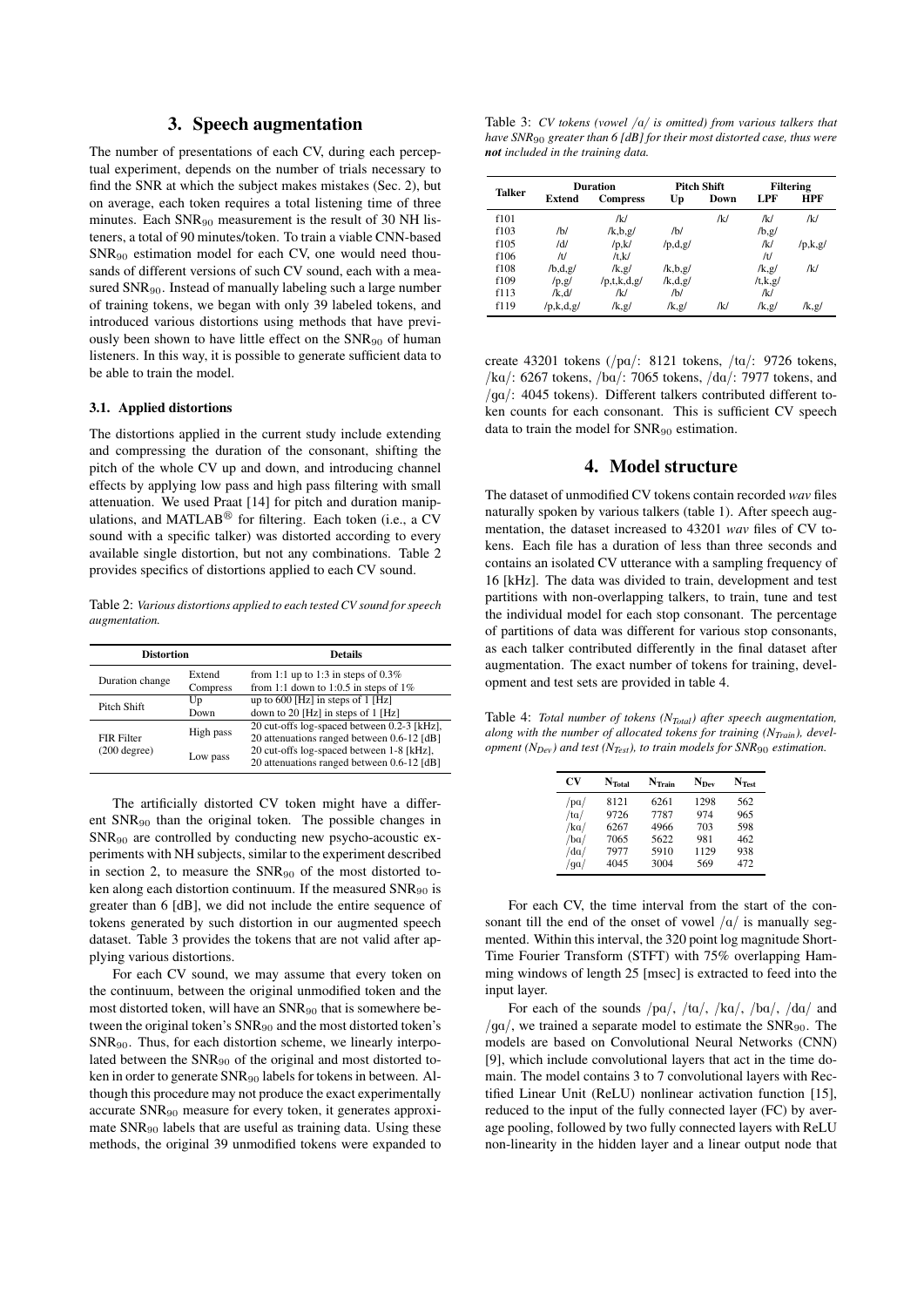produces the estimated SNR<sub>90</sub> value. The loss function is Mean Squared Error (MSE) between estimated SNR<sub>90</sub> and correct SNR<sup>90</sup> label. We used stochastic gradient descent to minimize the loss. The model is implemented in TensorFlow 1.4 [16]. To avoid over fitting, dropout [17] is applied to the fully connected layer, with dropout rates tuned on the development set. Table 5 illustrates the common structure of the network for various stop consonants. The differences between the models for different CVs are in their hyper-parameters.

Table 5: *Common structure of the network trained for various CVs. The number of convolutional layers, and the time domain kernel values of [w*1*, w*2*, w*3*] in convolutional layers, are among the hyperparameters trained for each CV model separately, and are reported in table 6; conv4-7 are extra layers added during tuning.*

| Laver     | Kernel                               | (stride, pad) | Input     | Output                              |
|-----------|--------------------------------------|---------------|-----------|-------------------------------------|
| conv1     | $1 \times w_1 \times 320 \times 128$ | (1,0)         | log  STFT | conv1                               |
| conv2     | $1 \times w_2 \times 128 \times 256$ | (1,0)         | conv1     | conv2                               |
| conv3     | $1 \times w_3 \times 256 \times 512$ | (1,0)         | conv2     | conv3                               |
| $conv4-7$ | $1 \times w_3 \times 512 \times 512$ | (1,0)         | $conv3-6$ | $conv4-7$                           |
| FC.       | $512 \times 1024$                    | ٠             | $conv3-7$ | FC.                                 |
| out       | $1024 \times 1$                      | ۰             | FC        | $S\hat{\mathrm{N}}$ R <sub>90</sub> |

The hyper-parameters for each model are trained by using the development data. These hyper-parameters include number of convolutional layers, time domain kernel size for each layer, learning rate for gradient descent optimization, batch size, and dropout rate. Table 6 provides the parameters for each model after fine-tuning with development data. In table  $6$ ,  $N_{CNN}$  indicates the number of convolutional layers,  $[w_1, w_2, w_3]$  refers to the time domain kernel size in convolutional layers,  $N_{\text{Batch}}$ indicates the batch size, and  $\eta$  indicates the learning rate. If the network has more than three convolutional layers, the time domain kernel size beyond the third layer is set equal to  $w_3$ .

Table 6: *Hyper-parameters tuned separately for each stop consonant model.*

| CV          | <b>NCNN</b> | $[w_1, w_2, w_3]$ | <b>N</b> Batch | $\eta$    | $P_{\text{dropout}}$ |
|-------------|-------------|-------------------|----------------|-----------|----------------------|
| /pa/        |             | [5, 7, 7]         | 8              | $10^{-4}$ | 50%                  |
| /ta/        |             | [7, 3, 3]         | 4              | $10^{-4}$ | 17%                  |
| /ka/        |             | [7, 5, 7]         | 4              | $10^{-5}$ | 38%                  |
| /ba/        |             | [3, 3, 3]         | 16             | $10^{-4}$ | 10%                  |
| $d\alpha /$ |             | [5, 5, 3]         | 8              | $10^{-6}$ | 33%                  |
| $\sqrt{qa}$ |             | [5, 3, 7]         | 4              | $10^{-6}$ | 8%                   |

### 5. Results

Human speech perception data from experiments with NH listeners form the ground truth for the evaluation of automatic estimates of SNR90. To compare the human perception of CV tokens versus machine perception, we tested several commercial ASRs, and chose the one with the best performance for these data, Google cloud's speech to text interface [12]. The phone call model in Google's speech to text system is an enhanced model that aims to have better performance in noisy environments.

Since the speech to text system is trained to recognize words and sentences, it is unable to recognize non-word CVs, therefore we counted, as correct, any word containing the target consonant followed by a non-high vowel, averaged over 40 trials for each CV. Output not containing the target CV, and empty output transcript, were both counted as failure to recognize.

Table 7 provides the comparison between human perception of CV sounds versus ASR for stop consonants in the test corpus. The lowest SNR at which the output transcript of the ASR contained a word including the target CV is reported as the ASR estimate of SNR90. The average perceptual evaluation of speech quality (PESQ) score [18] is also measured and reported for CV sounds at the ASR SNR<sub>90</sub>. In table 7, the SNR<sub>90</sub>s from human and ASR, and the PESQ scores are averaged across different talkers (indicated by  $N_T$ ) for the same CV.

Table 7:  $SNR_{90}$  (in [dB]) of CV stimuli, average results across  $N_T$ *talkers, measured by human subjects (ground truth) and ASR. The PESQ score is calulated at ASR SNR*90*. Bias (in [dB]) and variance*  $(\sigma^2)$  of ASR SNR<sub>90</sub> estimation (in [dB<sup>2</sup>]), as well as our model's test *MSE (in [dB*<sup>2</sup> *]) are provided.*

| <b>CV</b> | $N_T$ | $SNR_{90}$ |        | <b>PESO</b> | ASR         |            | Our model       |
|-----------|-------|------------|--------|-------------|-------------|------------|-----------------|
|           |       | Human      | ASR    |             | <b>Bias</b> | $\sigma^2$ | <b>Test MSE</b> |
| 'pa       | 6     | $-11.2$    | 2.4    | 2.35        | 13.6        | 26.6       | 1.71            |
| 'ta       |       | $-17.4$    | 0.4    | 2.17        | 17.8        | 16.5       | 1.45            |
| kq        | 8     | $-6.7$     | 4.2    | 2.47        | 10.9        | 12.4       | 1.29            |
| 'ba       | 6     | $-7.4$     | 4.2    | 2.54        | 11.6        | 16.5       | 1.71            |
| $d\alpha$ | 6     | $-16.3$    | $-4.5$ | 2.09        | 11.8        | 14.2       | 1.81            |
| 'ga       | 6     | $-7$       | 4.5    | 2.4         | 11.5        | 5.2        | 1.89            |

Variance of the ASR estimated  $SNR_{90}$  ranged from 5.2 [dB<sup>2</sup>] (/ga/) to 26.6 [dB<sup>2</sup>] (/pa/), with an average of 15.3  $[dB<sup>2</sup>]$ . In comparison, our CNN-based models were able to estimate the SNR<sup>90</sup> of various CV sounds with small errors. The mean squared error of estimation for test sounds were all below  $2 [dB<sup>2</sup>]$  for the models trained for each consonant. Table 7 illustrates the test errors in SNR<sup>90</sup> estimation for stop consonants.

#### 6. Conclusion

In this study, we introduced new models based on convolutional neural networks to estimate the  $SNR_{90}$  of individual speech stimuli.  $SNR_{90}$  is defined to be the SNR at which normal hearing listeners are able to correctly recognize a stimulus with 90% probability, and has been shown to be related to the level of the primary cue to consonant identity [13]. One important application of such models is to evaluate various speech sounds before using them to assess speech perception in humans, e.g., to tune hearing aids. The main advantage of using the models developed here is to estimate intelligibility of speech syllables in background speech-weighted noise, without the need of running expensive and time consuming experiments with human subjects in controlled conditions. The speech augmentation methods introduced in the current study help to increase the size of the training database adequately to train deep learning models for speech processing. Our results show that the developed models outperform the only available baseline, namely, the SNR at which an ASR is able to correctly recognize each consonant. Variance of the ASR-based estimate of SNR<sup>90</sup> is 15.3  $[dB<sup>2</sup>]$  (with a bias greather than 11  $[dB]$ ), while MSE of the deep-learning-based estimator is below 2  $[dB<sup>2</sup>]$ .

#### 7. Acknowledgments

This work utilizes resources supported by the National Science Foundation's Major Research Instrumentation program, grant #1725729, as well as the University of Illinois at Urbana-Champaign.